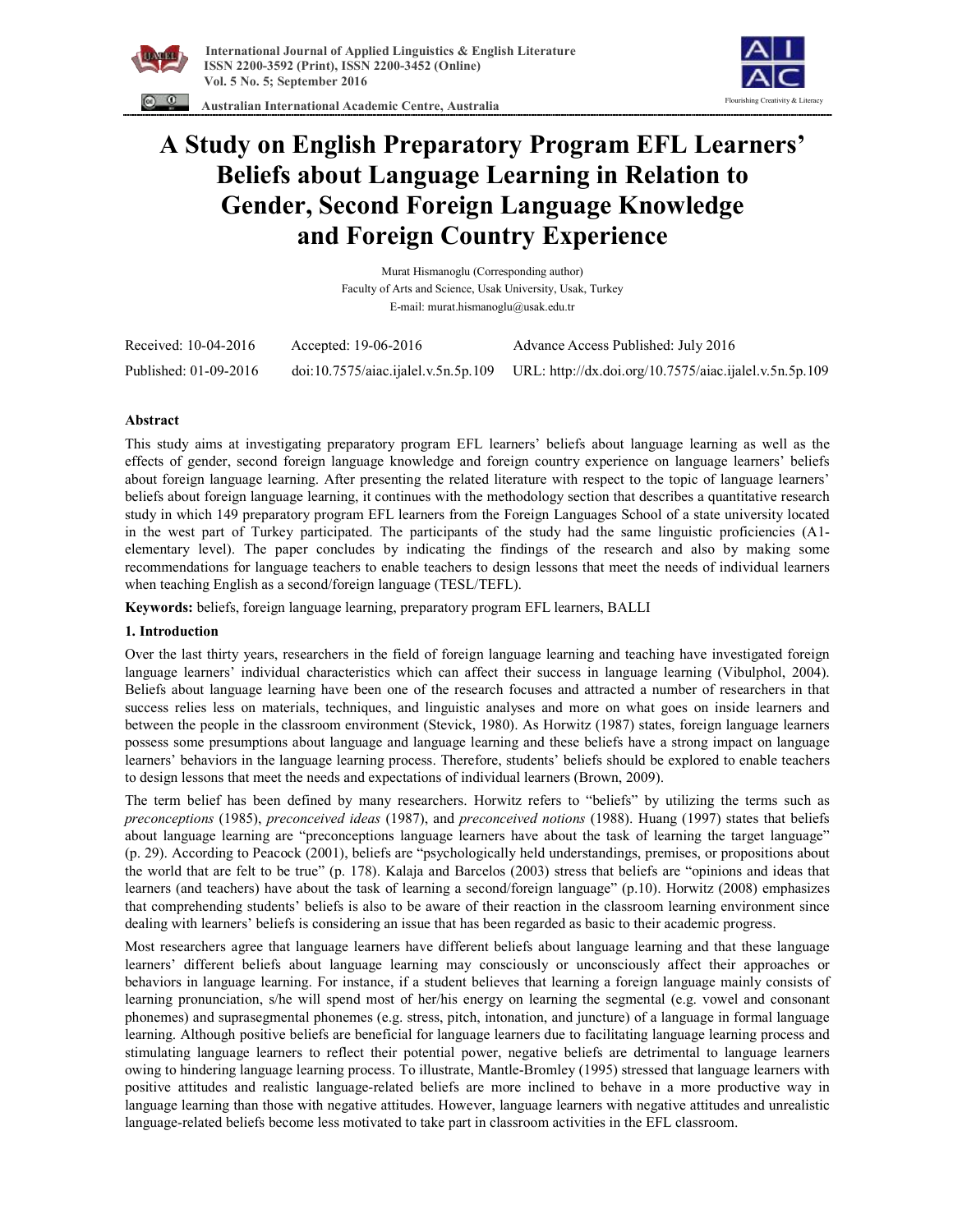Horwitz is accepted to be the first researcher to identify language learners' beliefs in a systematic way. In 1988, Horwitz designed a 34-item scale called *Beliefs about Language Learning Inventory* (Mokhtari, 2007). In the BALLI, language learners' beliefs are assessed under five major subcategories: *(1) foreign language aptitude; (2) the difficulty of language learning; (3) the nature of language learning; (4) learning and communication strategies*; and (5) *motivation and expectations* (Horwitz, 1987). Since 1988, the BALLI has been widely utilized by some other researchers (e.g. Kuntz, 1996; Oz, 2007; Fujiwara, 2012) to reveal language learners' opinions about language learning. For instance, Oz (2007) investigated Turkish EFL learners' (n=470) beliefs about L2 learning in secondary education and revealed that language learners' beliefs about language learning had variability with respect to social and educational contexts, age, gender, and stages of language learning.

In the literature, there are a number of research studies that have focused on definitions of beliefs about language learning (e.g.Horwitz, 1985, 1987, 1988; Peacock, 2001; Kalaja & Barcelos, 2003), learners' beliefs about language learning (e.g. Diab, 2006; Ariogul, Unal, Onursal, 2009; Ghobadi and Khodadady, 2011), teachers' beliefs about language learning (e.g. Johnson, 1994; Schulz, 2001), comparison of learners' beliefs with teachers' beliefs (e.g. Kern, 1995; Peacock, 1999), belief change (e.g. Peacock, 2001; Basaran & Cabaroglu, 2014), the relationship between foreign language anxiety and learners' beliefs (e.g. Hou, 2013), gender and learners' beliefs (e.g. Siebert, 2003; Bernatt & Lloyd, 2007; Daif-Allah, 2012; Nahavandi, 2014), language proficiency and learner beliefs (e.g. Samimy & Lee, 1997; Abedini et al., 2011; Bagherzadeh, 2012), success and learners' beliefs (e.g. Brown, 1990; Schulz, 1996; Sakui & Gaies, 1999; Dörnyei, 2005), and learners' motivation and learners' beliefs (e.g. Cohen and Dörnyei, 2002). However, there is a great paucity of research studies concerning the impacts of second foreign language knowledge and foreign country experience on preparatory program EFL learners' beliefs about foreign language learning. Upon realizing this deficiency, we decided to conduct this research study to investigate preparatory program EFL learners' beliefs about language learning in relation to gender, second foreign language knowledge and foreign country experience.

#### **2. Methodology**

#### *2.1 Participants*

The participants in this study were 149 preparatory program EFL students from the Foreign Languages School of a state university located in the west part of Turkey. The age of students ranged from 18 to 23, with a mean of 20. Eighty-three students were male and sixty-six students were female. Table 1 presents the distribution of respondents according to age, gender, second foreign language knowledge and foreign country experience. Thirty-five students had second foreign language knowledge, whereas one hundred and fourteen students did not have second foreign language knowledge. Of these thirty-five students with second foreign language knowledge, twenty-five of them knew German as a second foreign language. Six of them knew Arabic as a second foreign language. Two of them knew Spanish as a second foreign language. One of them knew French as a second foreign language. One of them knew Russian as a second foreign language. Nine students had foreign country experience, whereas one hundred and forty students did not have foreign country experience. Of these nine students with foreign country experience, two of them visited Germany as a foreign country. Two of them visited Greece as a foreign country. One of them visited the Netherlands as a foreign country. One of them visited Hungary as a foreign country. One of them visited England as a foreign country. One of them visited Saudi Arabia as a foreign country. One of them visited Italy as a foreign country. One of them visited Switzerland as a foreign country. One of them visited Russia as a foreign country.

|                                   |         | Frequency | Percentage $(\% )$ |
|-----------------------------------|---------|-----------|--------------------|
| Age                               | 18-20   | 139       | 93.3               |
|                                   | $21-23$ | 10        | 6.7                |
|                                   |         |           |                    |
| Gender                            | Male    | 83        | 55.7               |
|                                   | Female  | 66        | 44.3               |
|                                   |         |           |                    |
| Second foreign language knowledge | Yes     | 35        | 23.5               |
|                                   | No      | 114       | 76.5               |
|                                   |         |           |                    |
| Foreign country experience        | Yes     | 9         | 6                  |
|                                   | No      | 140       | 94                 |
| Total                             |         | 149       | 100                |

Table 1. Distribution of respondents according to age, gender, second foreign language knowledge and foreign country experience

#### *2.2 Research questions*

This study addresses the following research questions:

1. What are preparatory program EFL learners' beliefs about foreign language learning?

2. Is there a significant relationship between gender and language learners' beliefs about foreign language learning?

3. Is there a significant relationship between second foreign language knowledge and language learners' beliefs about foreign language learning?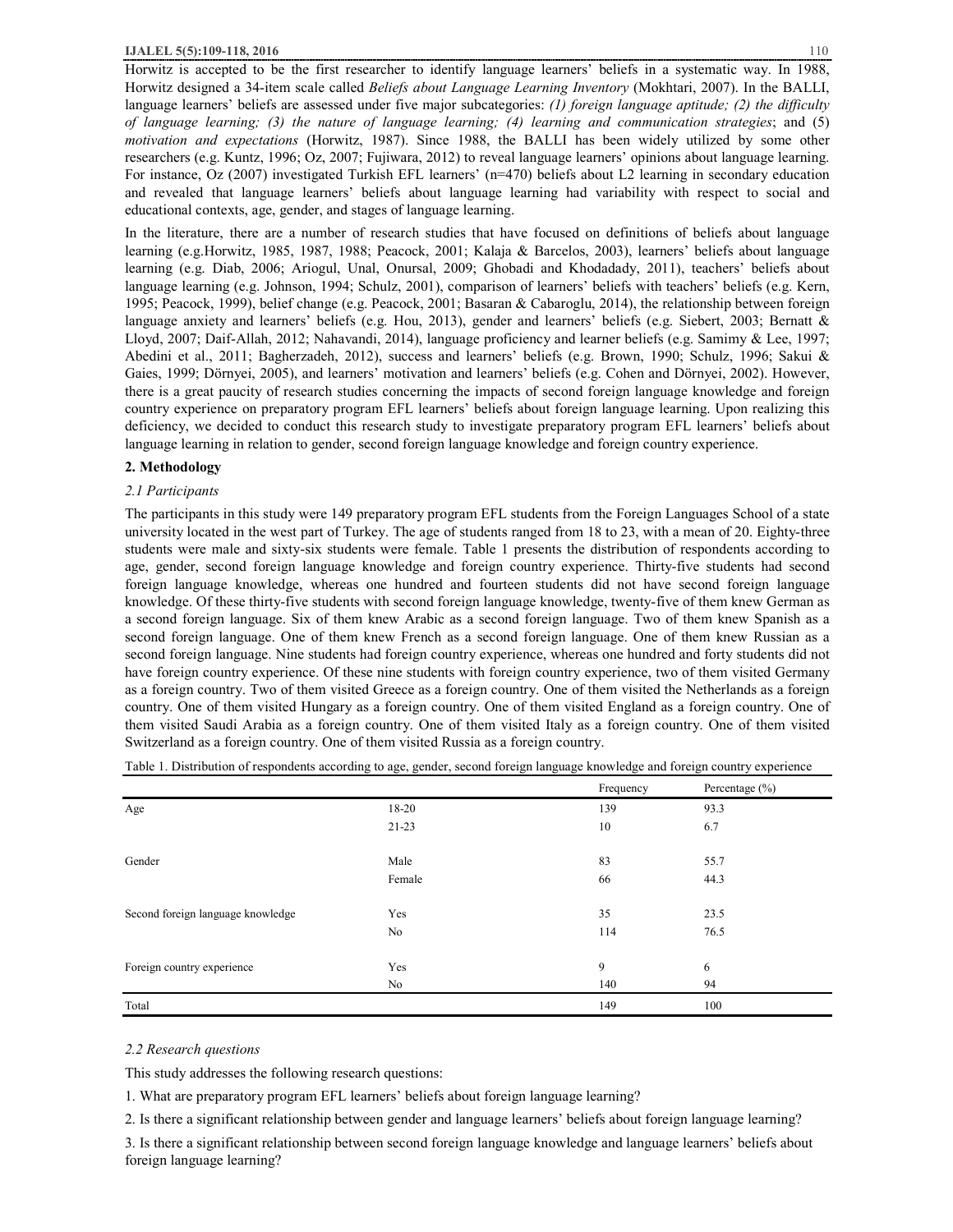4. Is there a significant relationship between foreign country experience and language learners' beliefs about foreign language learning?

#### *2.3. Instruments for data collection*

The data for this study were collected through the questionnaire "Beliefs about Language Learning Inventory" (BALLI) developed by Horwitz (1987). The first part contained a series of demographic questions about students' age, gender, second foreign language knowledge and foreign country experience. The second part contained thirty-four items based on a 5-point Likert scale (from 1=strongly disagree to 5= strongly agree) to reveal students' beliefs with respect to foreign language aptitude, the difficulty of language learning, the nature of language learning, learning and communication strategies and motivation and expectations. To check the reliability, the instrument was analyzed through the Cronbach's Alpha Coefficient  $\alpha = 0.77$ , which showed a high level of reliability.

## *2.4 Data collection procedures*

The instrument required about 10 minutes to complete and it was administered to the students in their regular English class. Prior to students' filling out the questionnaire, they were told that their responses to the questionnaire would remain confidential. Morever, they were asked to respond to the items in the questionnaire as clearly as possible.

## *2.5 Data collection and analysis*

Data were analyzed by using the Statistical Package for Social Sciences (SPSS. 16). The demographic variables for this study were discrete data (nominal and ordinal); therefore, descriptive statistics were utilized to run for frequencies, percentages, mean and standard deviation (Heiman, 2001; Sekaran, 2003; Beins, 2004). Parametric analysis such as independent samples t-test was administered to explore any statistically significant differences (a) between gender and language learners' beliefs about foreign language learning, (b) between second foreign language knowledge and language learners' beliefs about foreign language learning, (c) between foreign country experience and language learners' beliefs about foreign language learning.

## **3. Results**

*3.1 Preparatory program EFL learners' beliefs about foreign language learning* 

## 3.1.1 Foreign language aptitude

Table 2. Means, standard deviations and percentages of preparatory program EFL learners' scores on their foreign language aptitude  $(n= 149)$ 

| No. | Foreign language aptitude                                                                                                | <b>SD</b>  | D                     | N                                                                                        | A                             | <b>SA</b>        | M    | <b>SD</b> |
|-----|--------------------------------------------------------------------------------------------------------------------------|------------|-----------------------|------------------------------------------------------------------------------------------|-------------------------------|------------------|------|-----------|
|     | 1. It is easier for children than adults to learn a foreign language.                                                    | $5(3.4\%)$ | 3(2%)                 |                                                                                          | $11(7.4\%)$ 48(32.2%) 82(55%) |                  | 4.34 | 0.95      |
|     | 2. Some people have a special ability to learn foreign languages.                                                        |            |                       | 15(10.1%) 32(21.5%) 31(20.8%) 44(29.5%) 27(18.1%) 3.24                                   |                               |                  |      | 1.26      |
|     | 4. English is a very easy language.                                                                                      | $2(1.3\%)$ | 35(23.5%) 85(57%)     |                                                                                          | $24(16.1\%)$ 3(2%)            |                  | 2.94 | 0.73      |
|     | 6. People from my country are good at learning foreign languages. 14(9.4%)                                               |            | 42(28.2%) 79(53%)     |                                                                                          | $12(8.1\%)$ $2(1.3\%)$        |                  | 2.64 | 0.82      |
|     | 10. It is easier for someone who already speaks a foreign language $9(6\%)$                                              |            | $22(14.8\%)$ 38(25.5) |                                                                                          | 53(35.6)                      | 27(18.1)         | 3.45 | 1.13      |
|     | to learn another one.                                                                                                    |            |                       |                                                                                          |                               |                  |      |           |
|     | 11. People who are good at mathematics or science are not good                                                           |            |                       | 53(35.6%) 50(33.6%) 29(19.5%) 7(4.7%)                                                    |                               | $10(6.7\%)$ 2.13 |      | 1.15      |
|     | at learning foreign languages.                                                                                           |            |                       |                                                                                          |                               |                  |      |           |
|     | 16. I have a special ability for learning foreign languages.                                                             |            |                       | 23(15.4%) 53(35.6%) 51(34.2%) 14(9.4%) 8(5.4%)                                           |                               |                  | 2.54 | 1.04      |
|     | 19. Women are better than men at learning foreign languages.                                                             |            |                       | $46(\frac{9}{630.9})$ $46(\frac{30.9\%}{9})$ $40(\frac{26.8\%}{8})$ $8(\frac{5.4\%}{9})$ |                               | 9(6%)            | 2.25 | 1.13      |
|     | 30. People who speak more than one language are very intelligent. 23(15.4%) 38(25.5%) 43(28.9%) 29(19.5%) 16(10.7%) 2.85 |            |                       |                                                                                          |                               |                  |      | 1.22      |
|     | Overall foreign language aptitude                                                                                        |            |                       |                                                                                          |                               |                  | 2.93 | 1.05      |

Participants were asked to respond to 9 items to reveal their foreign language aptitude. The 5-point scale of responses ranged from one (strongly disagree) to five (strongly agree). Table 2 displays the results of descriptive statistics (means, standard deviations and percentages) of preparatory program EFL learners' scores on the subscale of Foreign Language Aptitude. As seen in table 2, although preparatory program EFL learners agreed (a) that it was easier for children than adults to learn a foreign language (item 1, 48 students agreed and 82 students strongly agreed, M=4.34; SD=0.95), (b) that it was easier for someone who already speaks a foreign language to learn another one (item 10, 53 students agreed and 27 students strongly agreed, M=3.45; SD=1.13), they disagreed (a) that people who were good at mathematics or science were not good at learning foreign languages (item 11, 53 students strongly disagreed and 50 students disagreed, M=2.13; SD=1.15), (b) that they had a special ability for learning foreign languages (item 16, 23 students strongly disagreed and 53 students disagreed, M=2.54; SD=1.04) and (c) that women were better than men at learning foreign languages (item 19, 46 students strongly disagreed and 46 students disagreed, M=2.25; SD=1.13).

Lastly, preparatory program EFL learners were either undecided or they expressed their disagreement with respect to (a) some people's having a special ability to learn foreign languages (item 2, 15 students strongly disagreed, 32 students disagreed, 31 students were undecided, M=3.24; SD=1.26), (b) English is a very difficult language (item 4, 2 students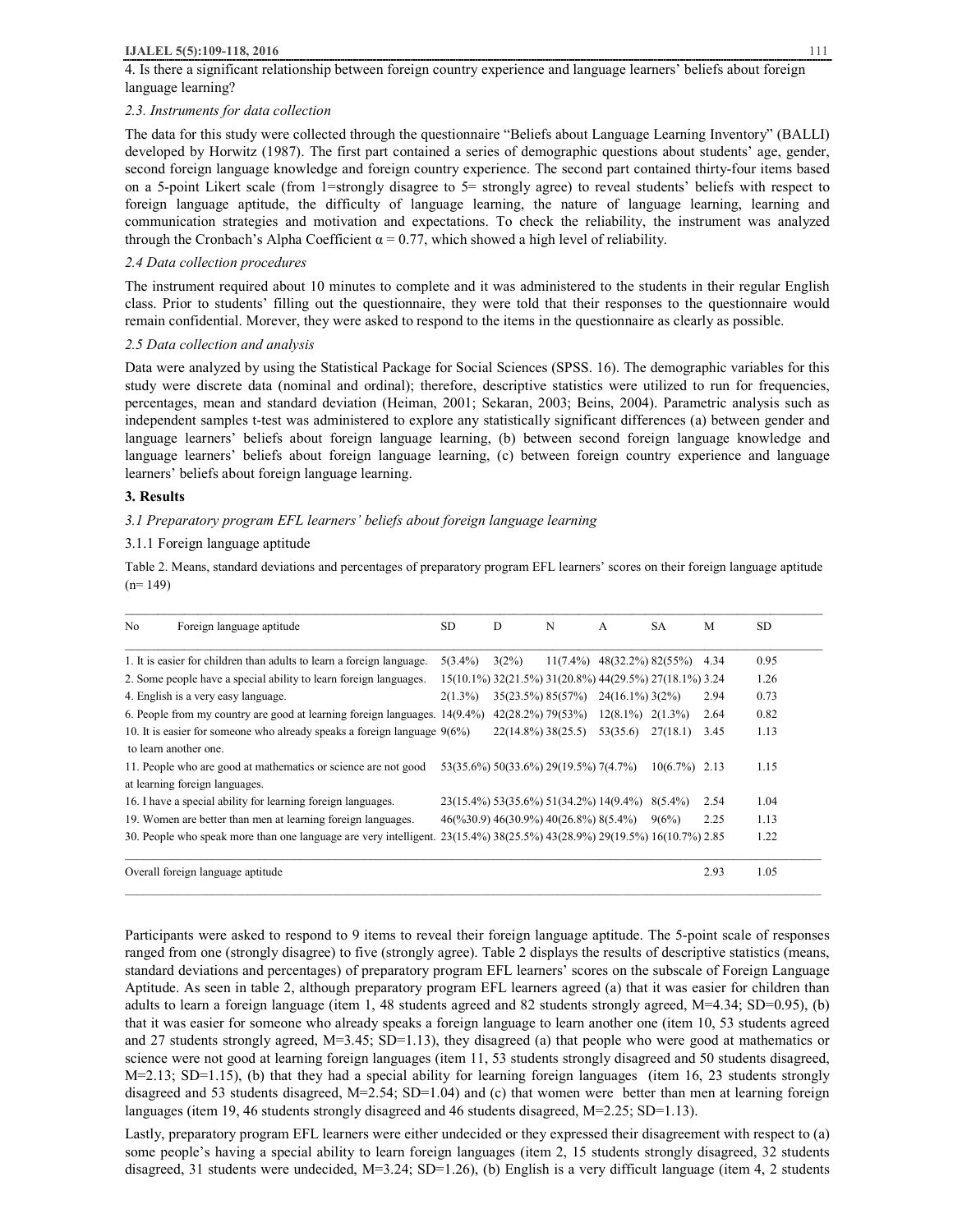strongly disagreed, 35 students disagreed, 85 students were undecided), (c) people from my country being good at learning foreign languages (item 6, 14 students strongly disagreed, 42 students disagreed, 79 students were undecided), (d) people speaking more than one language being very intelligent (item 30, 23 students strongly disagreed, 38 students disagreed, 43 students were undecided). Overall, preparatory program EFL learners generally expressed negative beliefs with respect to the subcategory of foreign language aptitude by scoring lower than 4 on most of the items on the five point scale. The mean score of the foreign language aptitude subscale was 2.93, with a standard deviation of 1.05 indicating that the majority of the respondents had fair foreign language aptitude as presented in Table 2.

#### 3.1.2. Difficulty of language learning

Table 3. Means, standard deviations and percentages of preparatory program EFL learners' scores on difficulty of language learning  $(n= 149)$ 

| N <sub>0</sub> | Difficulty of language learning                                  | SD.        | D          | N                                             | $\mathsf{A}$ | <b>SA</b>                                                          | M    | SD.  |
|----------------|------------------------------------------------------------------|------------|------------|-----------------------------------------------|--------------|--------------------------------------------------------------------|------|------|
|                | 3. Some languages are easier to learn than others.               |            |            |                                               |              | $1.7(0.7%)$ $15(10.1%)$ $47(31.5%)$ $44(29.5%)$ $42(28.2%)$ $3.75$ |      | 1.00 |
|                | 5. I believe that I will learn to speak English very well.       | $2(1.3\%)$ | 3(2%)      |                                               |              | 23(15.4%) 63(42.3%) 58(38.9%) 4.15                                 |      | 0.85 |
|                | 15. One cannot learn English by studying one hour a day.         |            |            | $37(24.8\%) 84(56.4\%) 13(8.7\%)$ -           |              | $15(10.1\%)$ 2.14                                                  |      | 1.11 |
|                | 25. It is easier to speak than to understand a foreign language. |            |            | 19(12.8%) 35(23.5%) 61(40.9%) 25(16.8%) 9(6%) |              |                                                                    | 2.80 | 1.06 |
|                | 33. Everyone can learn to speak a foreign language.              | 4(2.7%)    | $8(5.4\%)$ |                                               |              | $32(21.5\%) 60(40.3) 45(30.2\%) 3.90$                              |      | 0.98 |
| understand it. | 34. It is easier to read and write English than to speak and     | 6(4%)      |            |                                               |              | 28(18.8%) 54(36.2%) 46(30.9%) 15(10.1%) 3.24                       |      | 1.00 |
|                | Overall language learning difficulty                             |            |            |                                               |              |                                                                    | 3.33 | 1.00 |

Participants were asked to respond to 7 items to reveal difficulty of language learning. Table 3 displays the results of descriptive statistics (means, standard deviations and percentages) of preparatory program EFL learners' scores on the subscale of Difficulty of Language Learning. As seen in table 3, although preparatory program EFL learners agreed (a) that some languages were easier to learn than others (item 3, 44 students agreed and 42 students strongly agreed,  $M=3.75$ ; SD=1.00), (b) that they would learn to speak English very well (item 5, 63 students agreed and 58 students strongly agreed, M=4.15; SD=0.85) and (c) that everyone could learn to speak a foreign language (item 33, 60 students agreed and 45 students strongly agreed, M=3.90; SD=0.98), they disagreed (a) that one cannot learn English by studying one hour a day. (item 15, 37 students strongly disagreed and 84 students disagreed, M=2.14; SD=1.11), (b) that it was easier to speak than to understand a foreign language (item 25, 19 students strongly disagreed and 35 students disagreed, M=2.80; SD=1.06). Lastly, preparatory program EFL learners were either undecided or they expressed their disagreement with respect to reading and writing English being easier than speaking and understanding (item 34, 6 students strongly disagreed, 28 students disagreed, 58 students were undecided, M= 3.24; SD=1.00)

Overall, preparatory program EFL learners generally indicated negative beliefs with respect to the subcategory of difficulty of language learning by scoring lower than 4 on most of the items on the five point scale. The mean score of the difficulty of language learning subscale was 3.33, with a standard deviation of 1.00 indicating that the majority of the respondents had moderate level of language learning difficulty as exhibited in Table 3.

#### 3.1.3. Nature of language planning

Table 4. Means, standard deviations and percentages of preparatory program EFL learners' scores on nature of language planning (n= 149)

| No | Nature of language planning                                                              | <b>SD</b>   | D          | N                                                | A | <b>SA</b>                                                 | M         | <b>SD</b> |
|----|------------------------------------------------------------------------------------------|-------------|------------|--------------------------------------------------|---|-----------------------------------------------------------|-----------|-----------|
|    | 8. It is necessary to know about English-speaking cultures<br>in order to speak English. | $14(9.4\%)$ |            | 39(26.2%) 39(26.2%) 41(27.5%) 16(10.7%)          |   |                                                           | 3.04      | 1.16      |
|    | 12. It is best to learn English in an English speaking country.                          | 3(2%)       | 4(2.7%)    | $5(3.4\%)$                                       |   | 30(20.1%) 107(71.8%) 4.57                                 |           | 0.84      |
|    | 17. The most important part of learning a foreign language is                            | 6(4%)       | $8(5.4\%)$ | $26(17.4\%)$                                     |   | $62(41.6\%)$ $47(31.5\%)$ $3.91$ $1.03$                   |           |           |
|    | learning the vocabulary.                                                                 |             |            |                                                  |   |                                                           |           |           |
|    | 23. The most important part of learning a foreign language is                            |             |            | 15(10.1%) 28(18.8%) 46(30.9%) 49(32.9%) 11(7.4%) |   |                                                           | 3.09      | 1.10      |
|    | Learning the grammar.                                                                    |             |            |                                                  |   |                                                           |           |           |
|    | 27. Learning a foreign language is different from learning other<br>academic subjects.   | $5(3.4\%)$  |            |                                                  |   | $16(10.7\%)$ $19(12.8\%)$ 56 (37.6%) 53 (35.6%) 3.91 1.10 |           |           |
|    | 28. The most important part of learning English is learning how                          | 6(4%)       |            |                                                  |   | 20(13.4%) 38(25.5%) 56(37.6%) 29(19.5%)                   | 3.55 1.07 |           |
|    | to translate from my native language.                                                    |             |            |                                                  |   |                                                           |           |           |
|    | Overall nature of language planning                                                      |             |            |                                                  |   |                                                           |           | 3.68 1.05 |

 $\_$  , and the state of the state of the state of the state of the state of the state of the state of the state of the state of the state of the state of the state of the state of the state of the state of the state of the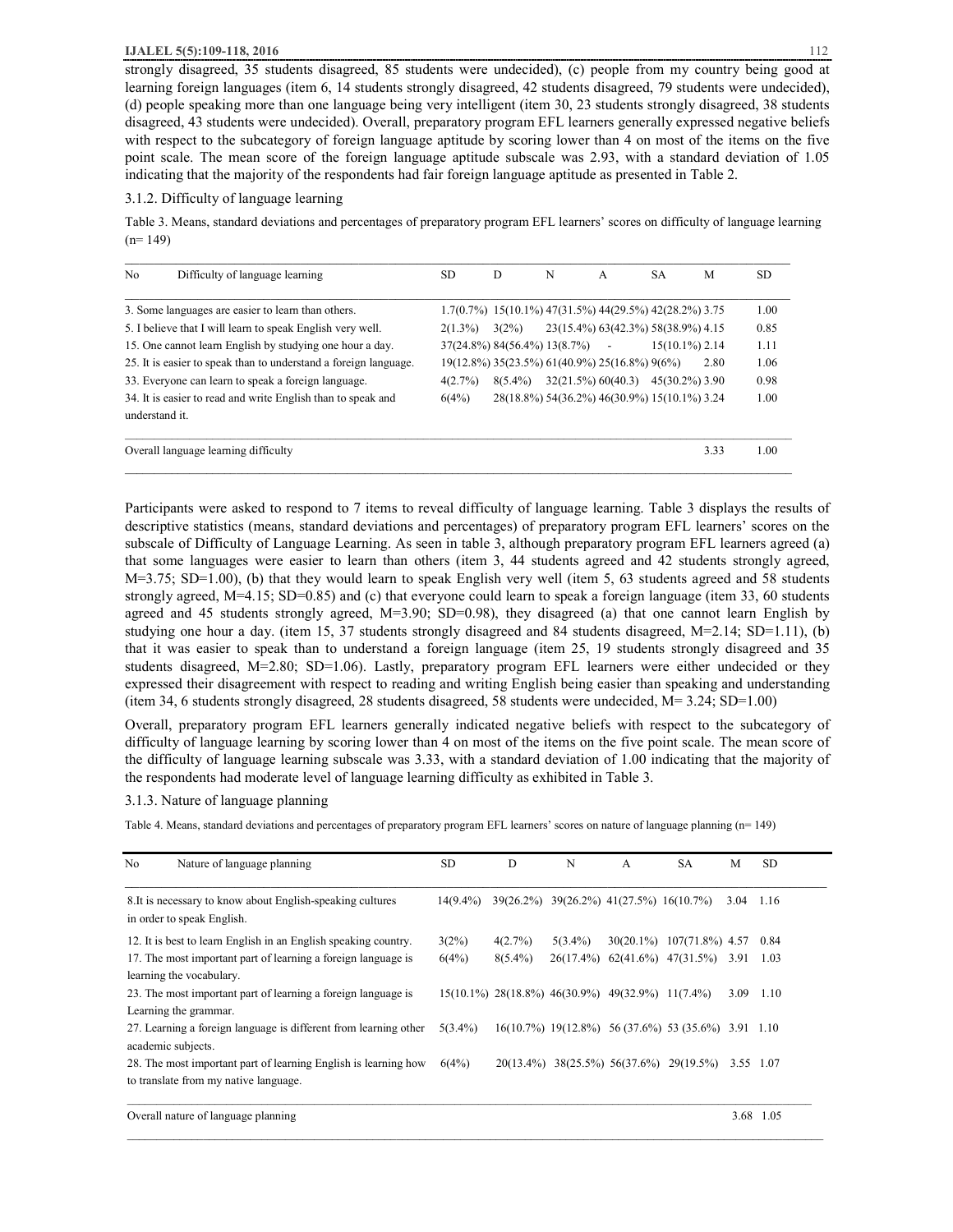Participants were asked to respond to 6 items to reveal nature of language planning. Table 4 displays the results of descriptive statistics (means, standard deviations and percentages) of preparatory program EFL learners' scores on the subscale of Nature of Language Planning. As seen in table 4, although preparatory program EFL learners agreed (a) that it was best to learn English in an English speaking country. (item 12, 30 students agreed and 107 students strongly agreed, M=4.57; SD=0.84), (b) that the most important part of learning a foreign language was learning the vocabulary (item 17, 62 students agreed and 47 students strongly agreed,  $M=3.91$ ; SD=1.03), (c) that learning a foreign language was different from learning other academic subjects (item 27, 56 students agreed and 53 students strongly agreed,  $M=3.91$ ; SD=1.10) and (d) that the most important part of learning English was learning how to translate from their native language (item 28, 56 students agreed and 29 students strongly agreed, M=3.55; SD=1.07), they were either undecided or they expressed their disagreement with respect to (a) the necessity of knowing about English-speaking cultures in order to speak English (item 8, 14 students strongly disagreed, 39 students disagreed, 39 students were undecided) and (b) the most important part of learning a foreign language being learning the grammar (item 23, 15 students strongly disagreed, 28 students disagreed, 46 students were undecided, M=3.09; SD=1.10). As a consequence, preparatory program EFL learners generally expressed their positive beliefs with respect to the subcategory of nature of language planning by scoring nearly 4 or higher than 4 on three of the items on the five point scale. The mean score of the nature of language planning subscale was 3.68, with a standard deviation of 1.05 indicating that the majority of the respondents had high level of nature of language planning as shown in Table 4.

#### 3.1.4 Learning and communication strategies

Table 5. Means, standard deviations and percentages of preparatory program EFL learners' scores on learning and communication strategies (n= 149)

| No | Learning and communication strategies                                         | SD.        | D                                                 | N | A | <b>SA</b>                                              | M    | <b>SD</b> |
|----|-------------------------------------------------------------------------------|------------|---------------------------------------------------|---|---|--------------------------------------------------------|------|-----------|
|    | 7. It is important to speak English with an excellent pronunciation.          | 3(2%)      | 9(6%)                                             |   |   | 23(15.4%) 66(44.3%) 48(32.2%) 3.99                     |      | 0.95      |
|    | 9. You shouldn't speak anything in English until you can say it correctly.    |            | $60(40.3\%)$ 53(35.6%) 18(12.1%) 11(7.4%) 7(4.7%) |   |   |                                                        | 2.00 | 1.12      |
|    | 13. I enjoy practicing English with the native speakers of English I meet.    | 3(2%)      | 7(4.7%)                                           |   |   | $14(9.4\%)$ 63(42.3%) 62(41.6%) 4.17                   |      | 0.93      |
|    | 14. It's OK to guess if you don't know a word in English.                     |            |                                                   |   |   | 17(11.4%) 23(15.4%) 42(28.2%) 50(33.6%) 17(11.4%) 3.18 |      | 1.17      |
|    | 18. It is important to repeat and practice a lot.                             | $5(3.4\%)$ | $1.7(0.7\%)$ 6(4%)                                |   |   | 35(23.5%) 102(68.5%) 4.53                              |      | 0.88      |
|    | 21. I feel timid speaking English with other people.                          |            |                                                   |   |   | 31(20.8%) 52(34.9%) 33(22.1%) 15(10.1%) 18(12.1%) 2.58 |      | 1.26      |
|    | 22. If beginning students are permitted to make errors in English, it will be |            |                                                   |   |   | 33(22.1%) 39(26.2%) 25(16.8%) 24(16.1%) 28(18.8%) 2.83 |      | 1.43      |
|    | difficult for them to speak correctly later on.                               |            |                                                   |   |   |                                                        |      |           |
|    | 26. It is important to practice with cassettes or tapes.                      | 4(2.7%)    | $8(5.4\%)$                                        |   |   | 18(12.1%) 78(52.3%) 41(27.5%)                          | 3.97 | 0.93      |
|    | Overall learning and communication strategies                                 |            |                                                   |   |   |                                                        | 3.41 | 1.08      |

Participants were asked to respond to 8 items to unearth learning and communication strategies. Table 5 displays the results of descriptive statistics (means, standard deviations and percentages) of preparatory program EFL learners' scores on the subscale of Learning and Communication Strategies. As seen in table 5, although preparatory program EFL learners agreed (a) that it was important to speak English with an excellent pronunciation (item 7, 66 students agreed and 48 students strongly agreed, M=3.99; SD=0.95), (b) that they enjoyed practicing English with the native speakers of English they met (item 13, 63 students agreed and 62 students strongly agreed, M=4.17; SD=0.93), (c) that it was important to repeat and practice a lot (item 18, 35 students agreed and 102 students strongly agreed, M=4.53; SD=0.88) and (d) that it was important to practice with cassettes or tapes (item 26, 78 students agreed and 41 students strongly agreed, M=3.97; SD=0.93), they disagreed that one should not speak anything in English until s/he can say it correctly (item 9, 60 students strongly disagreed and 53 students disagreed, M=2.00; SD=1.12). Additionally, the results of the questionnaire showed that preparatory program EFL learners were either undecided or they expressed their disagreement with respect to (a) guessing if not knowing a word in English (item 14, 17 students strongly disagreed, 23 students disagreed, 42 students were undecided), (b) difficulty of beginning students to speak correctly when being permitted to make errors in English (item 22, 33 students strongly disagreed, 39 students disagreed, 25 students were undecided, M=2.83; SD=1.43) and (c) feeling timid when speaking English with other people (item 21, 31 students strongly disagreed, 52 students disagreed, 33 students were undecided).

As a consequence, preparatory program EFL learners generally expressed their positive beliefs with respect to the subcategory of learning and communication strategies by scoring nearly 4 or higher than 4 on four of the items on the five point scale. The mean score of the nature of language planning subscale was 3.41, with a standard deviation of 1.08 indicating that the majority of the respondents had high level of learning and communication strategies as shown in Table 5.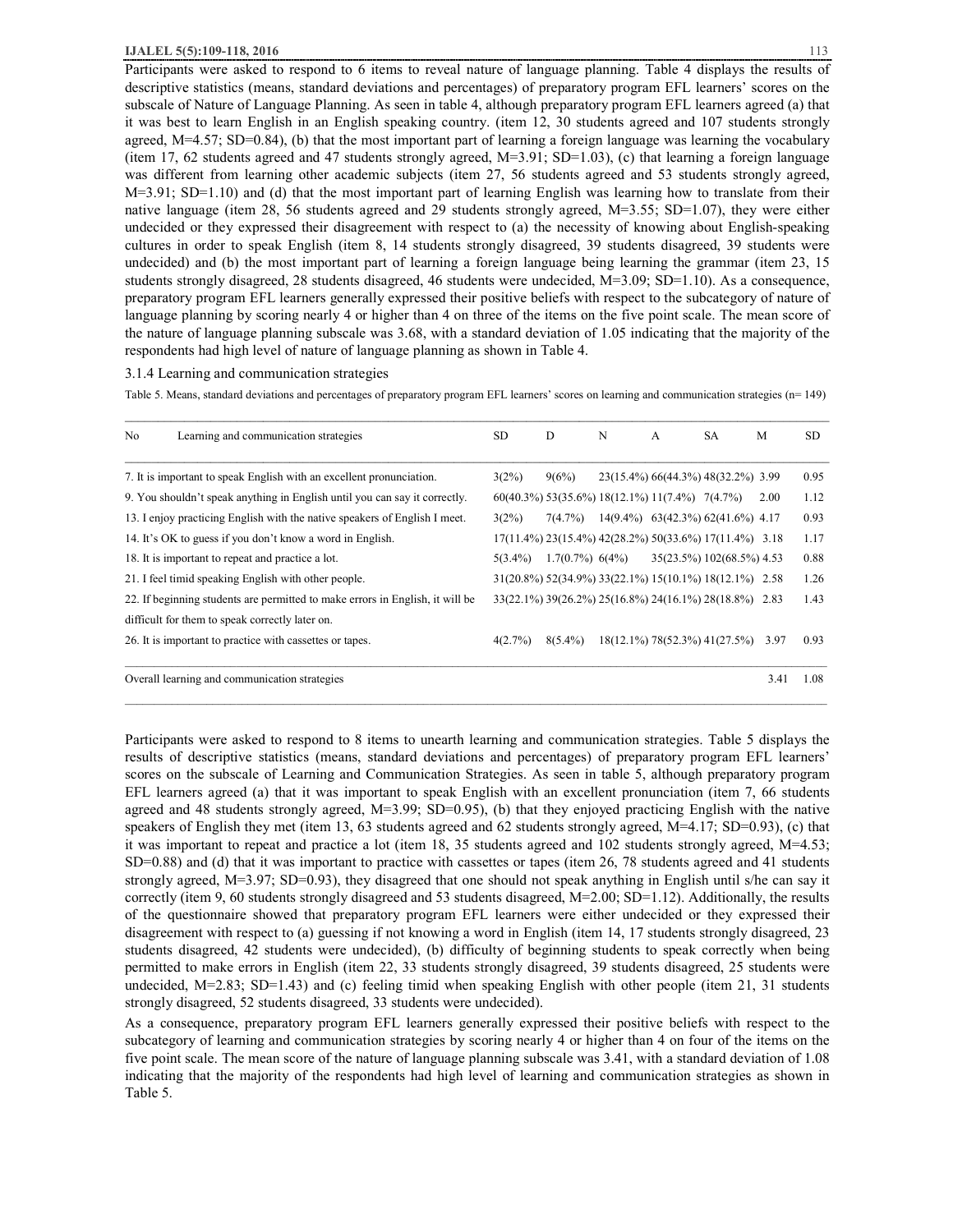# 3.1.5 Motivation and expectations

Table 6. Means, standard deviations and percentages of preparatory program EFL learners' scores on motivation and expectations (n= 149)

| No              | Motivation and expectations                                          | <b>SD</b>   | D          | N                                            | $\mathsf{A}$                       | <b>SA</b>       | M    | <b>SD</b> |
|-----------------|----------------------------------------------------------------------|-------------|------------|----------------------------------------------|------------------------------------|-----------------|------|-----------|
|                 | 20. People in my country feel that it is important to speak English. | $10(6.7\%)$ |            | 19(12.8%) 36(24.2%) 52(34.9%) 32(21.5%) 3.52 |                                    |                 |      | 1.16      |
|                 | 24. I would like to learn English so that I can get to know          | $2(1.3\%)$  | 6(4%)      |                                              | 18(12.1%) 60(40.3%) 63(42.3%) 4.18 |                 |      | 0.89      |
|                 | native speakers of English better.                                   |             |            |                                              |                                    |                 |      |           |
|                 | 29. If I learn English very well, I will have better opportunities   | 4(2.7%)     | ---        | $2(1.3\%)$                                   | 13(8.7%)                           | 130(87.2%) 4.78 |      | 0.72      |
| for a good job. |                                                                      |             |            |                                              |                                    |                 |      |           |
|                 | 31. I want to learn to speak English well.                           | 4(2.7%)     |            | $1.7(0.7\%)$ $1.7(0.7\%)$ $10(6.7\%)$        |                                    | 133(89.3%) 4.79 |      | 0.74      |
|                 | 32. I would like to have native-English speaking friends.            | 3(2%)       | $2(1.3\%)$ | 6(4%)                                        | 45(30.2%) 93(62.4%) 4.50           |                 |      | 0.81      |
|                 | Overall motivation and expectations                                  |             |            |                                              |                                    |                 | 4.35 | 0.86      |

Participants were asked to respond to 5 items to reveal motivation and expectations. Table 6 exhibits the results of descriptive statistics (means, standard deviations and percentages) of preparatory program EFL learners' scores on the subscale of Motivation and Expectations. As seen in table 6, preparatory program EFL learners agreed (a) that people in their country felt that it was important to speak English (item 20, 52 students agreed and 32 students strongly agreed,  $M=3.52$ ; SD=1.16), (b) that they would like to learn English so that they could get to know native speakers of English better (item 24, 60 students agreed and 63 students strongly agreed, M=4.18; SD=0.89), (c) that they would have better opportunities for a good job if they learned English well (item 29, 13 students agreed and 130 students strongly agreed, M=4.78; SD=0.72), (d) that they wanted to learn to speak English well (item 31, 10 students agreed and 133 students strongly agreed, M=4.79; SD=0.74) and ( e) that they would like to have native-English speaking friends (item 32, 45 students agreed, 93 students strongly agreed). Hence, it can be stated that preparatory program EFL learners generally expressed their positive beliefs with respect to the subcategory of motivation and expectations by scoring higher than 4 on most of the items on the five point scale. The mean score of the motivation and expectations subscale was 4.35, with a standard deviation of 0.86 denoting that the majority of the respondents had high level of motivation and expectations as exhibited in Table 6.

#### *3.2 Is there a significant relationship between gender and language learners' beliefs about foreign language learning?*

Table 7. Mean differences between males and females with respect to beliefs about foreign language learning

| Category                 | Items          | Gender | n  | Mean | S.D  | Mean difference | df  | t        | p       |
|--------------------------|----------------|--------|----|------|------|-----------------|-----|----------|---------|
| Foreign language         | $\overline{c}$ | Male   | 83 | 3.48 | 1.22 | $-.542$         | 147 | $-2.662$ | $.009*$ |
| aptitude                 |                | Female | 66 | 2.94 | 1.25 | $-.542$         |     |          |         |
|                          | $\overline{4}$ | Male   | 83 | 3.06 | 0.72 | $-.272$         | 147 | $-2.301$ | $.023*$ |
|                          |                | Female | 66 | 2.79 | 0.71 | $-.272$         |     |          |         |
|                          | 19             | Male   | 83 | 1.95 | 1.03 | .669            | 147 | 3.694    | $.000*$ |
|                          |                | Female | 66 | 2.62 | 1.15 | .669            |     |          |         |
| Difficulty of language 5 |                | Male   | 83 | 4.29 | 0.74 | $-.304$         | 147 | $-2.193$ | $.035*$ |
| learning                 |                | Female | 66 | 3.98 | 0.95 | $-.304$         |     |          |         |
| Learning and com.        | 21             | Male   | 83 | 2.21 | 1.10 | .840            | 147 | 4.261    | $.000*$ |
| strategies               |                | Female | 66 | 3.05 | 1.31 | .840            |     |          |         |
| Nature of language       | 23             | Male   | 83 | 2.84 | 1.09 | .550            | 147 | 3.116    | $.002*$ |
| learning                 |                | Female | 66 | 3.39 | 1.05 | .550            |     |          |         |

 $*$  p< 0.05

To reveal whether there were significant differences between males (n=83) and females (n=66) in relation to their beliefs about foreign language learning, an independent samples t test was conducted to compare the means of these two groups. Based on the results of the t-test, it was unearthed that, relevant to item 2 (*foreign language aptitude),* there were significant differences between males (M=3.48, SD=1.22) and females (M=2.94, SD= 1.25); t(147)= -2.662, p < .05. That is to state that male students believe some people have a special ability to learn foreign languages more than female students do. Similarly, related to item 4 (*foreign language aptitude)*, it was found that there were significant differences between males (M=3.06, SD=0.72) and females (M=2.79, SD= 0.71);  $t(147)$ = -2.301, p < .05. Male students found much easier for someone who already speaks a foreign language to learn another one than female students did. With respect to item 19 (*foreign language aptitude)*, it was seen that there were significant differences between males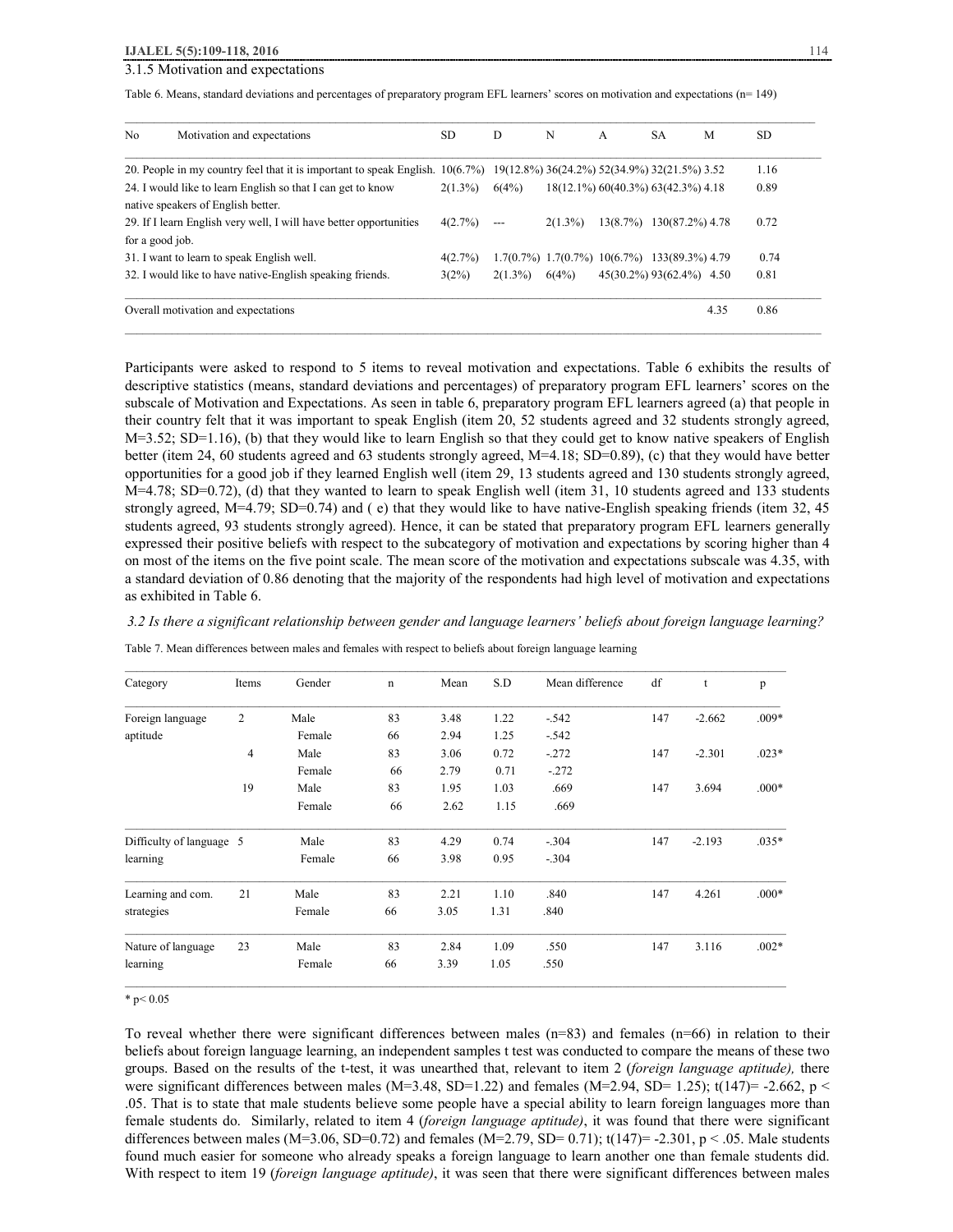$(M=1.95, SD=1.03)$  and females  $(M=2.62, SD= 1.15)$ ;  $t(147)=3.694, p < .05$ . This result indicated that male students disagreed more than female students that women were better than men at learning foreign languages.

Related to item 5 (*difficulty of language learning)*, it was unearthed that there were significant differences between males (M=4.29, SD=0.74) and females (M=3.98, SD= 0.95);  $t(147)$ = -2.193, p < .05. This result indicated that male students believed more than female students that they would learn to speak English well. With respect to item 21 (*learning and communication strategies)*, it was unearthed that there were significant differences between males  $(M=2.21, SD=1.10)$  and females  $(M=3.05, SD=1.31)$ ;  $t(147)=4.261, p < .05$ . This result indicated that male students believed more than female students that they would learn to speak English well. Related to item 23 (*nature of language learning*), it was seen that there were significant differences between males (M=2.84, SD=1.09) and females (M=3.39, SD=1.05);  $t(147)$ = 3.116,  $p < .05$ . This result indicated that female students believed more than male students that the most important part of learning a foreign language was learning the grammar. Overall, the findings of the study unearthed that male learners held more positive beliefs about language learning than female learners as regard foreign language aptitude, difficulty of language learning, learning and communication strategies.

*3.3 Is there a significant relationship between second foreign language knowledge and language learners' beliefs about foreign language learning?* 

| Category           | Items          | Second Foreign<br>Languge Knowledge<br>(SFLK) | $\mathbf n$ | Mean | S.D  | Mean Difference | df  | t     | p       |
|--------------------|----------------|-----------------------------------------------|-------------|------|------|-----------------|-----|-------|---------|
| Foreign language   | $\overline{2}$ | Learners with SFLK                            | 35          | 3.63 | 1.19 | .505            | 147 | 2.099 | $.034*$ |
| aptitude           |                | Learners without SFLK                         | 1143.12     | 1.26 | .505 |                 |     |       |         |
|                    | 10             | Learners with SFLK                            | 35          | 3.89 | 0.87 | .569            | 147 | 2.664 | $.003*$ |
|                    |                | Learners without SFLK                         | 114         | 3.32 | 1.17 | .569            |     |       |         |
| Learning and com.  | 13             | Learners with SFLK                            | 35          | 4.54 | 0.56 | .490            | 147 | 2.803 | $.000*$ |
| strategies         |                | Learners without SFLK                         | 114         | 4.05 | 0.99 | .490            |     |       |         |
| Nature of language | 12             | Learners with SFLK                            | 35          | 4.83 | 0.38 | .337            | 147 | 2.081 | $.002*$ |
| learning           |                | Learners without SFLK                         | 114         | 4.49 | 0.93 | .337            |     |       |         |

Table 8. Mean differences between second foreign language knowledge and language learners' beliefs about foreign language learning

 $*$  p< 0.05

To reveal whether there were significant differences between language learners with second foreign language knowledge (n=35) and those without second foreign language knowledge (n=114) in relation to their beliefs about foreign language learning, an independent samples t test was conducted to compare the means of these two groups. Based on the results of the t-test, it was unearthed that, relevant to item 2 (*foreign language aptitude),* there were significant differences between language learners with second foreign language knowledge (M=3.63, SD=1.19) and those without second foreign language knowledge (M=3.12, SD= 1.26); t(147)= 2.099,  $p < .05$ . That is to state that language learners with second foreign language knowledge believe some people have a special ability to learn foreign languages more than language learners not knowing a second foreign language do.

Similarly, related to item 10 (*foreign language aptitude)*, it was found that there were significant differences between language learners with second foreign language knowledge (M=3.89, SD=0.87) and those without second foreign language knowledge (M=3.32, SD= 1.17);  $t(147)$ = 2.664,  $p < .05$ . Language learners with second foreign language knowledge found much easier for someone who already speaks a foreign language to learn another one than language learners without second foreign language knowledge did.

With respect to item 13 (*learning and communication strategies*), it was revealed that there were significant differences between language learners with second foreign language knowledge (M=4.54, SD=0.56) and those without second foreign language knowledge (M=4.05, SD= 0.99);  $t(147)=2.803$ ,  $p < .05$ . This outcome showed that language learners with second foreign language knowledge enjoyed practicing English with the native speakers of English they met more than language learners without second foreign language knowledge did.

Related to item 12 (*nature of language learning)*, it was unearthed that there were significant differences between language learners with second foreign language knowledge (M=4.83, SD=0.38) and those without second foreign language knowledge (M=4.49, SD= 0.93);  $t(147)$ = 2.081,  $p < .05$ . This result indicated that language learners with second foreign language knowledge believed more than language learners without second foreign language the practicality of learning English in an English speaking country.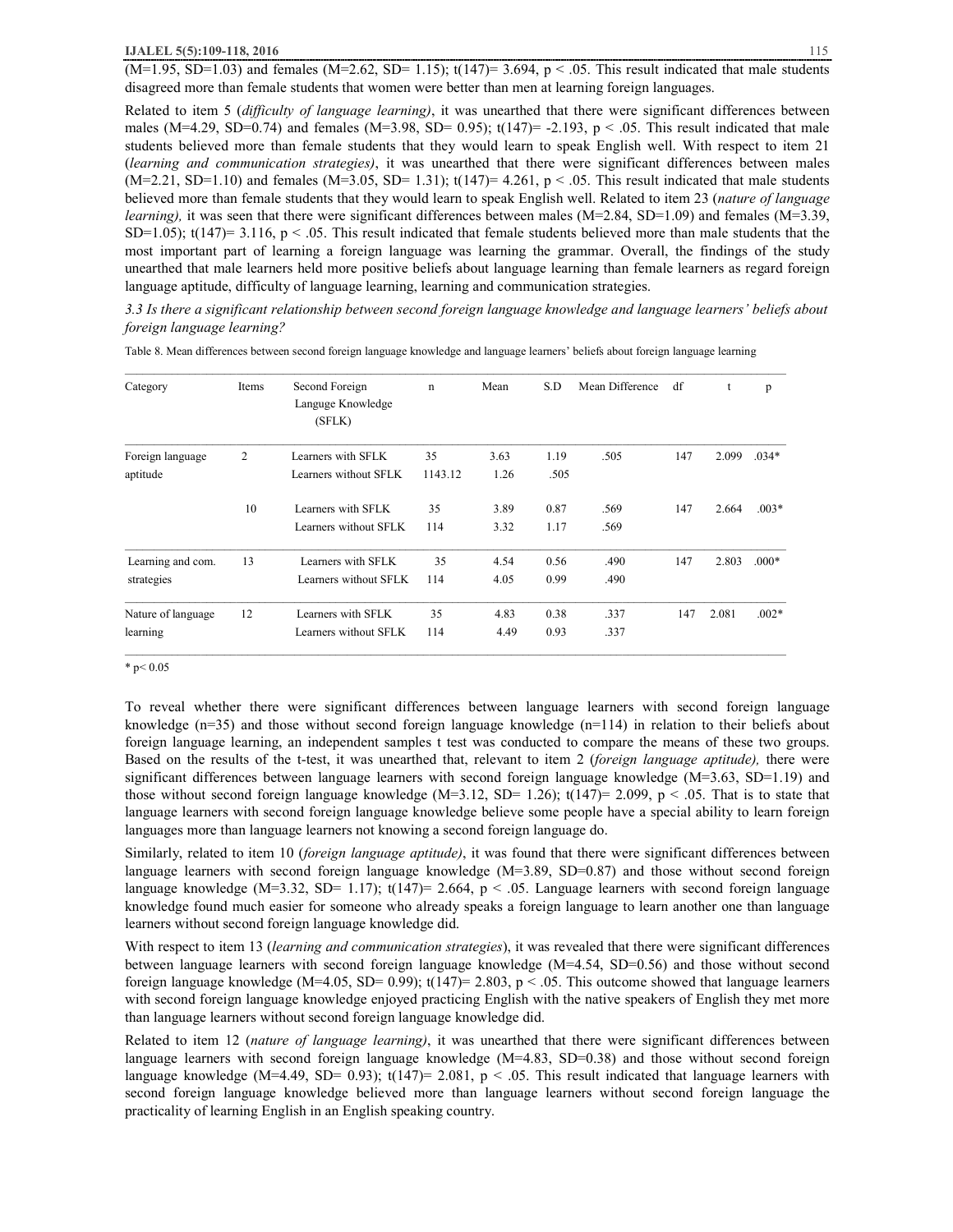Table 9. Mean differences between language learners with foreign country experience and language learners without foreign country experience in relation to their beliefs about foreign language learning

| Category               | Items | Foreign Country<br>Experience (FCE) | $\mathbf n$ | Mean | S.D  | Mean Difference | df  | t       | p       |
|------------------------|-------|-------------------------------------|-------------|------|------|-----------------|-----|---------|---------|
| Difficulty of language | 15    | Learners with FCE                   | 9           | 3.78 | 0.67 | .570            | 147 | 1.662   | $.036*$ |
| learning               |       | Learners without FCE                | 140         | 3.21 | 1.01 | .570            |     |         |         |
| Learning and com.      | 7     | Learners with FCE                   | 9           | 4.44 | 0.53 | .487            | 147 | 1.496   | $.027*$ |
| strategies             |       | Learners without FCE                | 140         | 3.96 | 0.97 | .487            |     |         |         |
|                        | 21    | Learners with FCE                   | 9           | 2.00 | 0.71 | $-.614$         | 147 | $-1.41$ | $.036*$ |
|                        |       | Learners without FCE                | 140         | 2.61 | 1.28 | $-614$          |     |         |         |
| Nature of language     | 12    | Learners with FCE                   | 9           | 4.89 | 0.33 | .338            | 147 | 1.16    | $.021*$ |
| learning               |       | Learners without FCE                | 140         | 4.55 | 0.87 | .338            |     |         |         |

#### $*$  p< 0.05

To reveal whether there were significant differences between language learners with foreign country experience (n=9) and those without foreign country experience  $(n=140)$  in relation to their beliefs about foreign language learning, an independent samples t test was conducted to compare the means of these two groups. Based on the results of the t-test, it was unearthed that, relevant to item 15 (*difficulty of language learning),* there were significant differences between language learners with foreign country experience  $(M=3.78, SD=0.67)$  and those without foreign country experience  $(M=3.21, SD= 1.01)$ ; t(147)= 1.662, p < .05. This result indicates that language learners with foreign country experience believe more than language learners without foreign country experience that one cannot learn English by studying one hour a day.

Related to item 7 (*learning and communication strategies)*, it was found that there were significant differences between language learners with foreign country experience (M=4.44, SD=0.53) and those without foreign country experience  $(M=3.96, SD= 0.97)$ ; t(147)= 1.496, p < .05. This result suggests that speaking English with an excellent pronunciation was more important for language learners with foreign country experience than it was for language learners without foreign country experience. Similarly, with respect to item 21 (*learning and communication strategies)*, there were significant differences between language learners with foreign country experience (M=2.00, SD=0.71) and those without foreign country experience (M=2.61, SD= 1.28);  $t(147)= -1.41$ ,  $p < .05$ . This result indicates that language learners with foreign country experience feel less timid than language learners without foreign country experience when speaking English with other people.

Relevant to item 12 (*nature of language learning)*, it was revealed that there were significant differences between language learners with foreign country experience (M=4.89, SD=0.33) and those without foreign country experience  $(M=4.55, SD= 0.87)$ ; t(147)= 1.16, p < .05. This result indicated that language learners with foreign country experience believed more than language learners without foreign country experience the practicality of learning English in an English speaking country.

## **4. Discussion and conclusion**

The present study investigated (a) preparatory program EFL learners' beliefs about learning English as a foreign language by utilizing Horwitz's (1987) BALLI, (b) the relationship between gender and language learners' beliefs about foreign language learning, (c) the relationship between second foreign language knowledge and language learners' beliefs about foreign language learning and (d) the relationship between foreign country experience and language learners' beliefs about foreign language learning.

Relevant to the five components of beliefs about language learning, the results of the present study indicate that language learners have the strongest belief in motivation and expectations (M=4.35), followed by nature of language learning (M=3.68), learning and communication strategies (M=3.41), difficulty of language learning (M=3.33), foreign language aptitude (M=2.93). These results are in line with those of Sioson (2011) and Jafari & Shokrpour (2012) in which students have the strongest belief in motivation and expectations despite having the weakest belief in foreign language aptitude. In the literature, different research studies revealed different findings related to the five components of beliefs about language learning. To illustrate, Ariogul, Unal & Onursal (2009) unearthed that students had the strongest belief in motivation and expectations, followed by learning and communication strategies, the nature of language learning, foreign language aptitude and the difficulty of language learning. In another research study, Nahavandi (2014) found that students had the strongest belief in nature of language learning, followed by foreign language aptitude, difficulty of language learning, learning and communication strategies and motivation and expectations.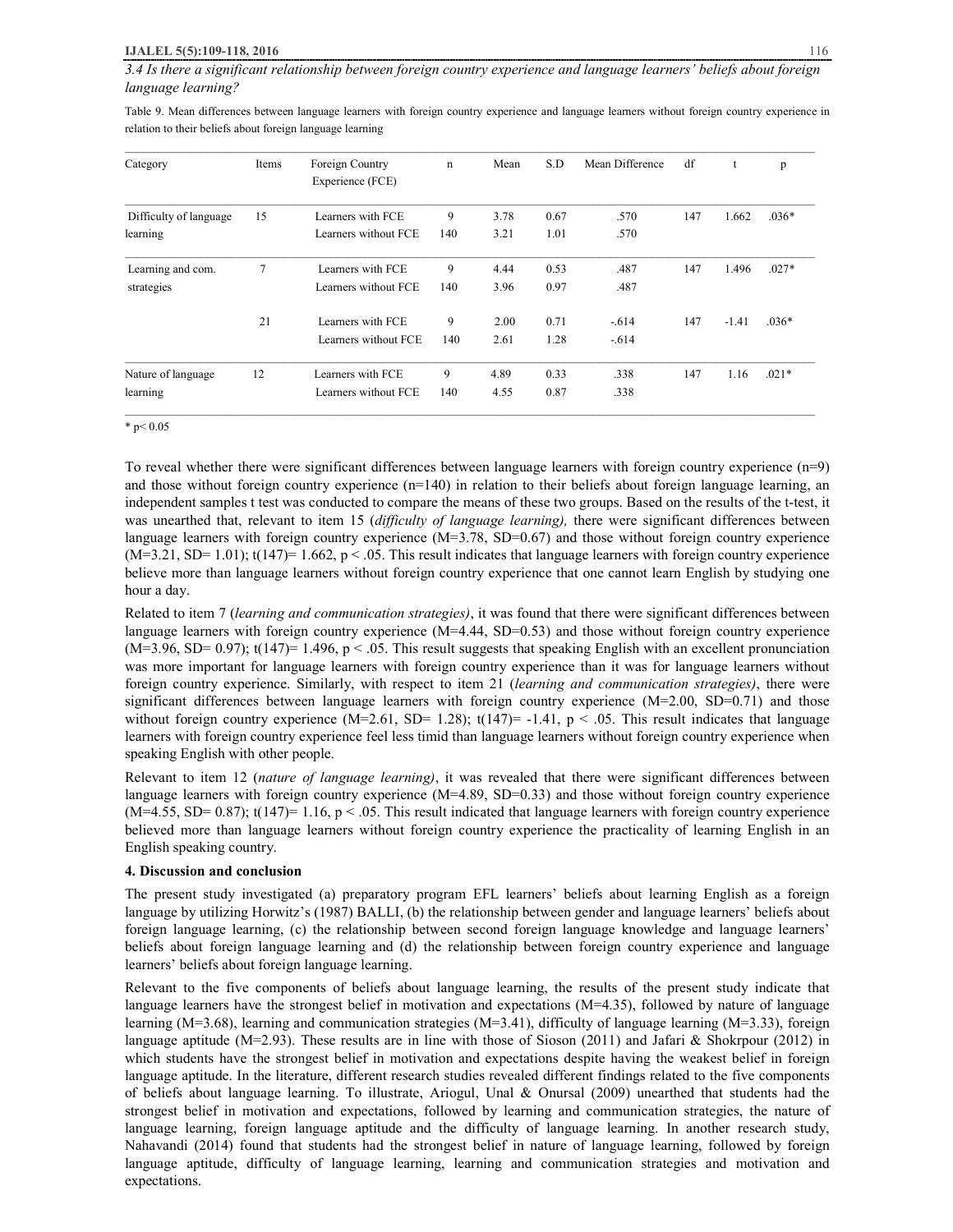With respect to the relationship between gender and language learners' beliefs about foreign language learning, the findings of the present study unearthed that male students held more positive beliefs about language learning than female students as regard foreign language aptitude, difficulty of language learning, learning and communication strategies. These results contradict with the results of Tercanlıoglu (2005) and Mesri (2012) in which there was no significant relationship between language learners' beliefs and gender. In the literature, various research studies revealed different findings related to the relationship between gender and language learners' beliefs about foreign language learning. For instance, the results of the study conducted by Daif-Allah (2012) indicated that there were statistically significant differences between males and females with respect to the areas of English language aptitude, learning and communication, and motivation and expectations. However, there were similar beliefs between males and females related to the difficulty and the nature of language learning. In the research study done by Bernatt & Lloyd (2007), males and females held similar beliefs with respect to foreign language aptitude, the perceived difficulty when learning a language, the nature of language learning, strategies in learning and communication, and their motivations and expectations. However, related to multilinguals' being very intelligent, males and females had different beliefs, with more females supporting this statement. In another research study, Siebert (2003) found that females generally held stronger beliefs about language learning than males did.

Related to the relationship between second foreign language knowledge and language learners' beliefs about foreign language learning, this study indicated that language learners with second foreign language knowledge held more positive beliefs about language learning than those without second foreign language knowledge as regards foreign language aptitude, learning and communication strategies and nature of language learning. These results contribute to the related field since previous studies did not unearth the relationship between second foreign language knowledge and language learners' beliefs about foreign language learning.

Regarding the relationship between foreign country experience and language learners' beliefs about foreign language learning, this study revealed that language learners with foreign country experience held more positive beliefs about language learning than those without foreign country experience with respect to difficulty of language learning, learning and communication strategies and nature of language learning. These results contribute to the related field since previous studies did not unearth the relationship between second foreign language knowledge and language learners' beliefs about foreign language learning.

Some pedagogical implications can be drawn from the current study. First, the identification of preparatory program EFL learners' beliefs may be very beneficial for preparatory program EFL teachers so that they can design their lessons in parallel to language learners' beliefs. Second, foreign language teachers may consider language learners' beliefs about foreign language learning when developing their teaching programs because any program taught in line with language learners' beliefs can be motivating for learners.

## **References**

Abedini, A., Rahimi, A., & Zare-ee, A. (2011). Relationship between Iranian EFL learners' beliefs about language learning, their language learning strategy use and their language proficiency. *Procedia Social and Behavioral Sciences*, 28, 1029-1033.

Ariogul, S., Unal, D.Ç., Onursal, I. (2009). Foreign language learners' beliefs about language learning: A study on Turkish university students. *Procedia Social and Behavioral Sciences*, 1(1), 1500–1506.

Bagherzadeh, H. (2012). Language learning beliefs of non-English majors: Examining the role of English language proficiency. *Journal of Language Teaching and Research*, 3(4), 784-792.

Basaran S & Cabaroglu, N. (2014). Language learning podcasts and learners' belief change. *The Electronic Journal for English as a Second Language*,17(4), 1-32. Retrieved from http://files.eric.ed.gov/fulltext/EJ1024978.pdf.

Beins, B. C. (2004). *Research methods: A tool for life*. New York: Pearson Education.

Bernat, E., & Lloyd, R. (2007). Exploring the gender effect on EFL learners' beliefs about language learning. *Australian Journal of Educational and Developmental Psychology,* 7, 79-91.

Brown (1990). Strategies for Developing Reading Skills. Retrieved from http://www.nclrc.org/essentials/reading/stratread.htm.

Brown, A. V. (2009). Students' and teachers' perceptions of effective foreign language teaching: A comparison of ideals. *The Modern Language Journal*, 93(1), 46–60.

Cohen, D., & Dörnyei, Z. (2002). Focus on the language learner: Motivation, styles, and strategies. In N. Schmitt (ed.), *An Introduction to Applied Linguistics* (pp. 170–90). London: Arnold.

Daif-Allah, A.S. (2012). Beliefs about foreign language learning and their relationship to gender. *English Language Teaching,* 5(10), 20-33.

Diab, R.L. (2006). University students' beliefs about learning English and French in Lebanon. *System, 34*(1), 80-96.

Dörnyei, Z. (2005). *The psychology of the language learner: Individual differences in second language acquisition*. Mahwah, NJ: Lawrence Erlbaum Associates.

Fujiwara, T. (2012). Beliefs about language learning of Thai students learning Chinese and Japanese: Relationship with past learning experiences and target language variations. *Electronic Journal of Foreign Language Teaching*, 9(2), 170- 182.